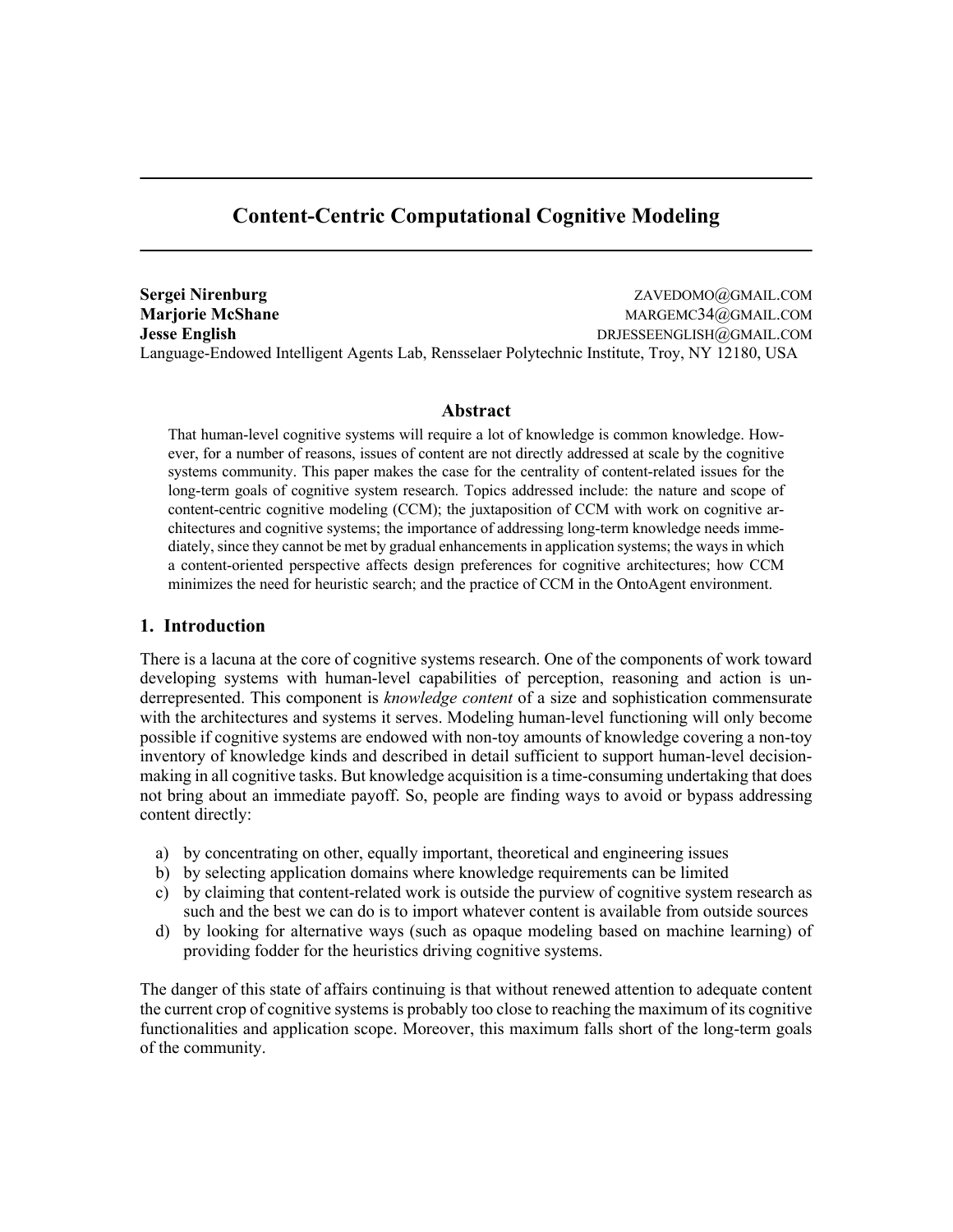This paper motivates an approach to reintroducing work on content into the purview of cognitive systems research. We discuss the objectives of this type of work, analyze how taking the content perspective, in turn, motivates certain preferences in the design of cognitive architectures, and give examples of the use of this paradigm in our team's past and current research. A companion paper (English & Nirenburg, submitted) describes a computational infrastructure for this type of work.

#### **2. The Place of Content-Centric Modeling in the Cognitive Systems Enterprise**

The inventory of tasks facing developers of cognitive systems is vast – consider the nine large classes of processes described in the community's manifesto (Langley et al., 2009) as cognitive architecture  $(CA)$  capabilities, or the thirteen rubrics that Sloman & Scheutz (2002) introduce as dimensions on which CAs can be compared. These processes and dimensions cover a comprehensive range from recognition and categorization, to decision making, to learning and communication. While the manifesto acknowledges the importance of content for cognitive systems, the discussion of content in it addresses the representation, organization, utilization and acquisition of knowledge but does not directly address the actual content for which these tasks are relevant. Sloman and Scheutz mention knowledge bases but do not discuss them. This reflects the general priorities of the developers of cognitive systems: while being recognized as important, content-related issues typically take a back seat.

Assessing this state of affairs, Lieto, Lebiere, & Oltramari (2018) argue that the major current CAs are deficient in that they "only process a simplistic amount (and a limited typology) of knowledge." As a result, the authors claim that "the ... mechanisms that [CAs] implement concerning knowledge processing tasks (e.g., retrieval, learning, reasoning, etc.) can be only loosely evaluated and compared … to those used by humans." *A fortiori*, today's cognitively-inspired application systems, by their nature, cannot be expected to help with such evaluation or comparison either – their primary objectives are to achieve a specific well-circumscribed functionality. Lieto et al. recommend that "cognitive architectures should address … the problems concerning the limited size and homogeneity of the encoded knowledge". In support of this recommendation, they describe knowledge-related gaps in some of the most prominent of today's CAs.

While Lieto et al.'s criticisms are valid, we believe they are aimed at the wrong target. That is because CAs, being theoretical constructs, are responsible only for accommodating different types of knowledge, not actually acquiring it. Similarly, CA researchers should not necessarily be held responsible for developing large knowledge bases. CAs can be initially validated using carefully selected subsets of knowledge, along the lines of the broadly-accepted practice in theoretical linguistics of supporting theoretical statements by a small set of carefully selected examples.

However, whereas theoretically-oriented CA research can be absolved of accounting for realistic-scale knowledge, not so the application systems that implement CAs. As a rule, such systems use knowledge bases of limited size – just enough to cover the needs of a particular application. This is true even of contributions that are expressly devoted to knowledge (e.g., Jacobsson et al., 2007). The first order of business in developing such systems is to mitigate the complexity of system engineering and promote system performance. In service of these goals, the knowledge bases in such systems are constrained not just in size but also, as a rule, in the depth of description of the phenomena in the world, language, and the agent's "mind." Spending resources beyond immediate needs of an application is imprudent. Efficiency concerns also dictate the preference for stricter modularization, with system modules using dedicated knowledge bases.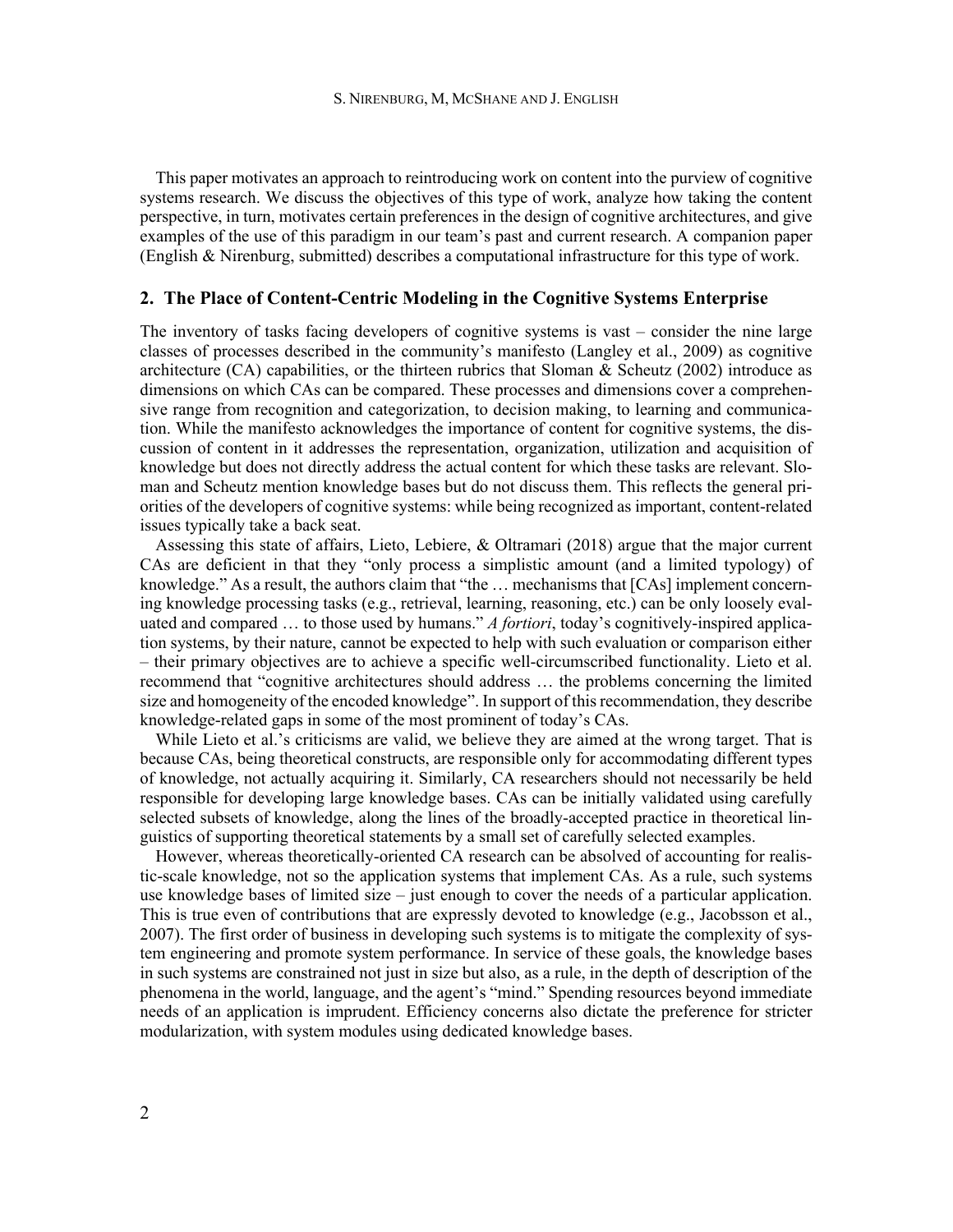One opinion to the contrary is that the current state of affairs is justified theoretically, and not only by the immediate engineering needs. Consider the recent popularity of the "now-or-never bottleneck" hypothesis, which Christiansen & Chater (2016) claim to be "a fundamental constraint on language".<sup>1</sup> The now-or-never principle essentially states that all decisions in language processing must be local. Developers of cognitive systems have found this a convenient principle (and slogan) to justify simplifications in how they operationalize natural language understanding (NLU). The problem is that the claim utterly falls apart when exposed to the actual phenomena of natural languages – as is convincingly argued in published responses to Christiansen  $\&$  Chater. To give just a taste, Christiansen & Chater's theory cannot accommodate non-local dependencies, which are a core design feature of natural languages (Levinson, 2016); it does not account for how downstream input affects the interpretation of earlier material, "which shouldn't occur if chunking greedily passes off the early information to the next level" (MacDonald, 2016); it does not account for many pragmatic phenomena that support the communicative function of language, such as clarification, repair, long-distance repetition, and balancing the needs of speakers with those of listeners (Levinson, 2016; Healey et al. 2016; Lewis and Frank 2016); and Christiansen & Chater's "very bottomup characterization of chunking is inconsistent with evidence for top-down influences in perception" (MacDonald, 2016). Clearly, neither these rebuttals nor Christiansen & Chater's proposal can be sufficiently assessed in this short space. However, the point should be clear: Theories of cognitive functionalities must, from the outset, be informed by a realistic reckoning of the actual scope of eventualities that must be covered. *Awareness of these eventualities is a core aspect of the knowledge that must be recorded in a cognitive system*. If a cognitive system developer adopts now-or-never as a tenet for its NLU component, he or she runs the risk needing to summarily discard this component and redesign it from scratch if the systems using it are ever to advance beyond toy domains. This is tantamount to starting out by building a foundation for a ranch house and expecting to grow it into a skyscraper.

Our insistence that realistic-sized knowledge must be considered from the outset does not mean that we are unaware of, or unsympathetic to, the extenuating circumstances that lead to small-domain development. Developers of cognitive systems have important engineering concerns – for example near-real-time performance, the need for format conversions between the inputs and outputs of the many system modules, and achieving satisfactory performance of the individual modules themselves. Indeed, the complexity of integrating the many diverse processing modules in a comprehensive cognitive system application is formidable even when knowledge coverage is limited (cf., e.g., the robotic learning application described in Scheutz et al., 2017). Concerns related to the breadth and depth of knowledge support must be viewed from several perspectives, including extrascientific ones, such as the funding climate. Still, invoking *a priori* questionable simplifications – such as now-or-never language processing – will predictably lead to failure in the face of realistic inputs.

While understanding the demands of realistic-scale knowledge involves one set of concerns, actually acquiring it involves another. Since knowledge acquisition is expensive, it is natural for cognitive system applications to seek to import whatever knowledge resources are available (cf., for example, Forbus (2018) on the importation of the OpenCYC ontology). However, experience shows that integrating imported resources is fraught with complications. First of all, it's not only that they have lacunae, it is the nature of the lacunae that can be the Achilles heel – as was discussed, e.g., in Mahesh et al (1996) with respect to the utility of CYC for language processing. Also, if

<sup>&</sup>lt;sup>1</sup> The proposed approach is not new. It was practiced already in the early 1980s, for example, in the Mumble language generation system (McDonald, 1983).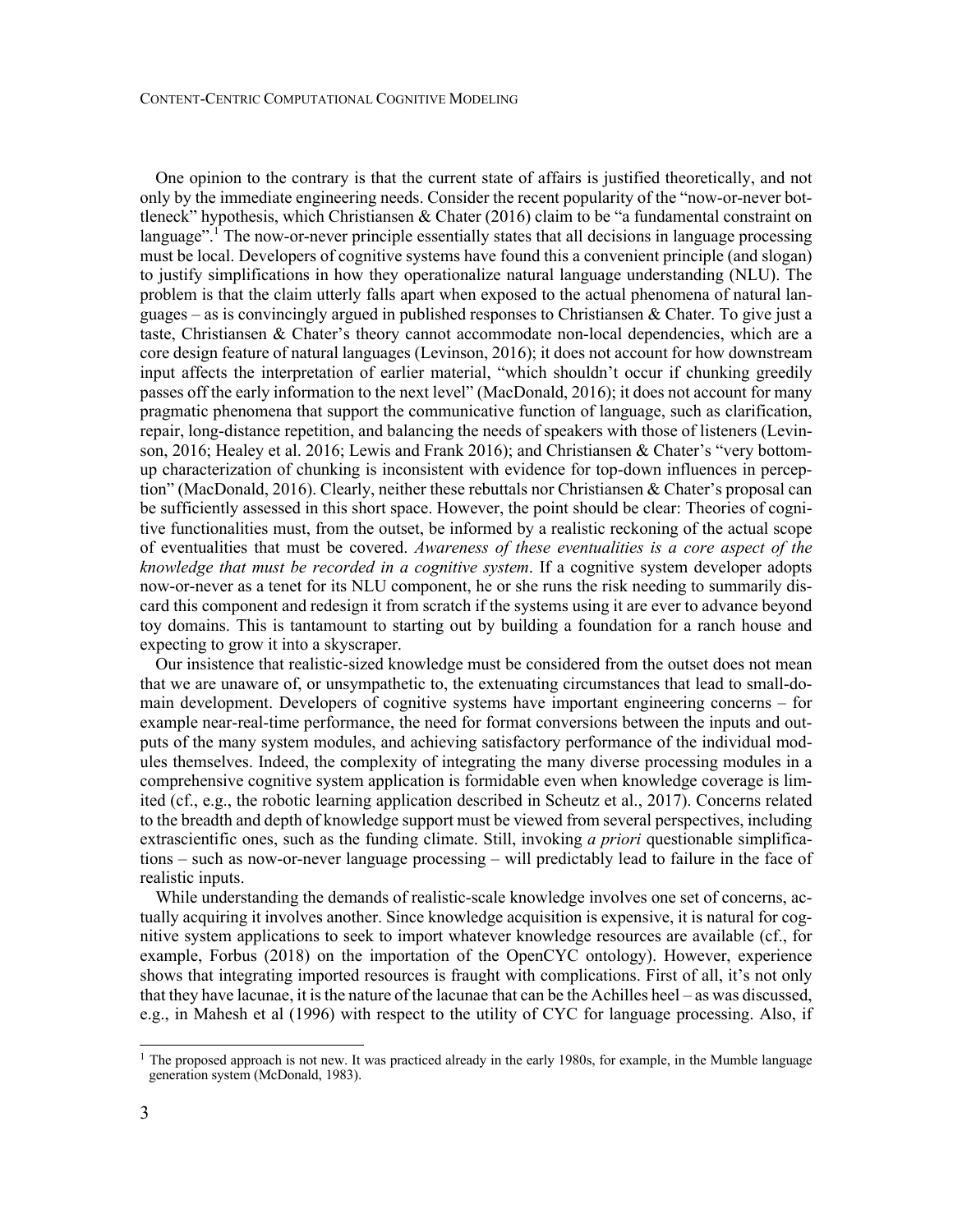undertaken at scale, the importation of resources is quite costly in terms of effort. Our team learned this the hard way when we decided to substitute the extensive homegrown suite of pre-semantic language processing tools in our language understander, OntoSem, with the resources of the Stanford CoreNLP toolkit (Manning et al., 2014). As described in Chapter 3 of McShane and Nirenburg (in press), aligning CoreNLP output with the semantic resources of OntoSem required significant effort.2

Before importing resources, it is necessary to assess how useful they will be for a system. A large number of resources have been created over the past 40 years, too many to mention in this paper. Centrally, they include formal descriptions of the world (starting with CYC and proliferating to many other formal world models) and resources developed as training data for a variety of application of machine learning techniques (e.g., language-oriented resources such as machine-readable dictionaries and annotated text corpora). Not all of these resources are of direct utility to cognitive systems. Recommendations concerning the importation of knowledge resources must still be developed.

Of course, importing resources is not the only path forward. Developing knowledge resources expressly for cognitive systems is a valid and attractive option for CCM. It is attractive conceptually since it most seamlessly contributes to theoretical and descriptive work on CAs and their components. It is also attractive in practical terms – not least because it will obviate the need to patch over the insufficiencies of imported resources. A third option for acquiring resources is to develop methodologies for combining externally and internally developed resources in ways that assure their smooth interoperability.

An alternative to pursuing broad-scale knowledge coverage from the outset is to envisage the gradual acquisition of knowledge over consecutive versions of an application system. However, this approach turns out to be impractical because practice shows that solutions that cover only limited examples do not readily expand in scope; instead, they are thrown away every time more examples need to be covered. For example, disregarding (or drastically reducing the prevalence of) lexical ambiguity in language inputs – which is almost universally practiced in current cognitive system applications – obviates the huge requirement for a realistic-scale language understander.<sup>3</sup> As a result, such systems appear to perform at a far more sophisticated level than could be achieved without such simplifications. It is more efficient  $-$  in fact, imperative  $-$  to address cognitive phenomena more holistically from the outset, using explanatory microtheories.

A key to solving the knowledge problem in cognitive systems is enabling intelligent agents to engage in human-like lifelong learning, which combines language understanding with bootstrapping from existing knowledge bases. However, as early experimentation showed, both the knowledge bases and the language understanding capabilities must first reach a critical level of quality and coverage to support useful learning in this style (Nirenburg et al., 2007).

The above content-oriented tasks are not a focus of CA research. CAs are responsible for the modularization and organization of component processes. They propose a typology and requirements for knowledge components, including heuristics. They also suggest formalisms and processing approaches to be used. Application systems implement these recommendations. The more

 $2$  This effort was further exacerbated by the frequency of errors (which, for a statistically-trained system, cannot be remedied), and the fact that syntactic parsers are designed to make decisions that, in reality, need to be postponed until semantic analysis can weigh in.

<sup>&</sup>lt;sup>3</sup> In fact, the field of natural language processing has experimented with many types of simplifications over the years, such as forcing people to use controlled languages, and pre-editing text as input to machine translation. None of these methods has proven successful, not for lack of trying.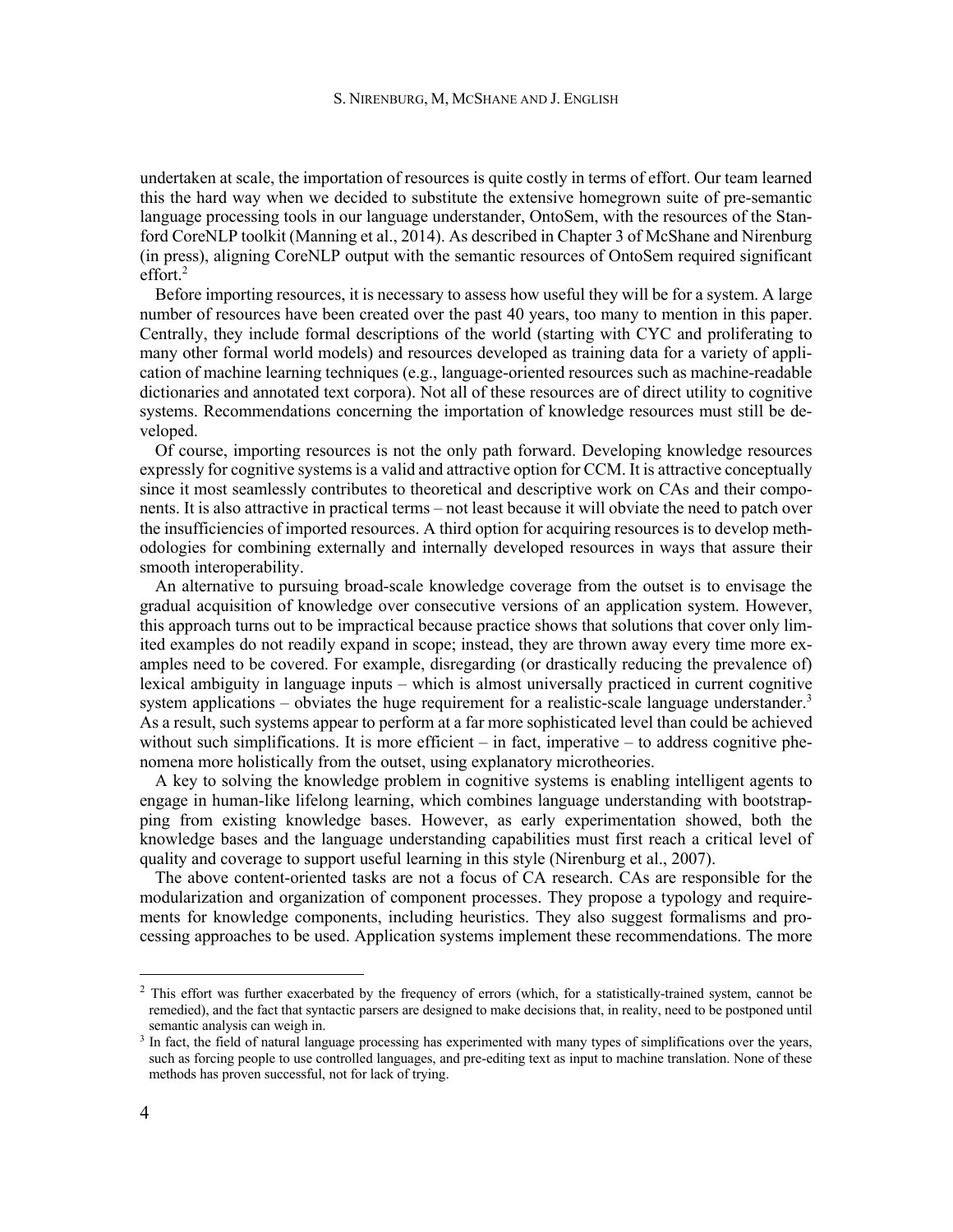theoretically-motivated application systems attempt to carry out as little "tailoring" (to use Forbus's term (Forbus, 2018: p. 21)) beyond the tenets of a CA as possible, while still striving to meet application requirements.

What remains an orphan – undertaken by neither CAs nor application systems – is work on guaranteeing the timely availability and broad coverage of knowledge content, including models of the world, language, and the agent itself (notably, the agent's decision heuristics).

Large-scale and diverse content is a core prerequisite for making cognitive systems truly humanlevel, as well as for achieving meaningful validation of the theoretical statements made in CA research. Once the acquisition of content is decoupled from the immediate needs of a particular application system, our systems will be able to implement not just predominantly reactive or preprogrammed agents but agents that will be able to expand their capabilities by using what they know to expand their know-how. If our community hopes to develop cognitive systems that emulate the human ability to interpret perception signals, make decisions, and act, then work on content must become more central to the entire enterprise. Statistical and deep learning approaches can provide some grist for the heuristic mill of cognitive systems. But by themselves they do not hold the promise for fulfilling this need (it is outside the scope of this paper to argue why this is the case – see argumentation in Marcus (2020)). If it is neither for CAs nor for application systems to address the issue, it follows that the community must promote work on developing content-centric models  $(CCMs)<sup>4</sup>$  to bridge this gap.

# **3. Objectives of Content-Centric Modeling**

The objectives of content-centric modeling (CCM), which centrally address concerns related to feasibility and utility, include:

- A. describing natural phenomena of the world and language (including how they are perceived by agents) in terms of ontological properties and their value sets
- B. defining types of objects, events, and the relations among them, in terms of the above properties
- C. determining how descriptions of *instances* of objects and events are related to descriptions of their *types*
- D. defining processing paradigms that reconcile efficiency requirements with the necessity of using non-toy amounts of diverse knowledge
- E. ensuring that modeling supports the specific content needs of different modes of reasoning (cf. the modes of reasoning discussed in Section 5 of Davis & Marcus (2015))
- F. ensuring that the content required to support all the components of a cognitive system uses an interoperable metalanguage anchored in a common world model
- G. using the above conceptual infrastructure for ongoing application-oriented knowledge acquisition
- H. developing methods for automating content acquisition, based either on processing perceptual inputs using available knowledge resources or on reasoning over available knowledge
- I. developing an efficient methodology of converting inputs and outputs of application system modules to and from the interoperable format supporting CCM
- J. developing methods of assessing the quality of acquired content
- K. developing the infrastructure to store, maintain and augment the above knowledge

 $4$  We distinguish between CCM (uncountable) as a methodology and CCMs (countable) as concrete instances of such modeling.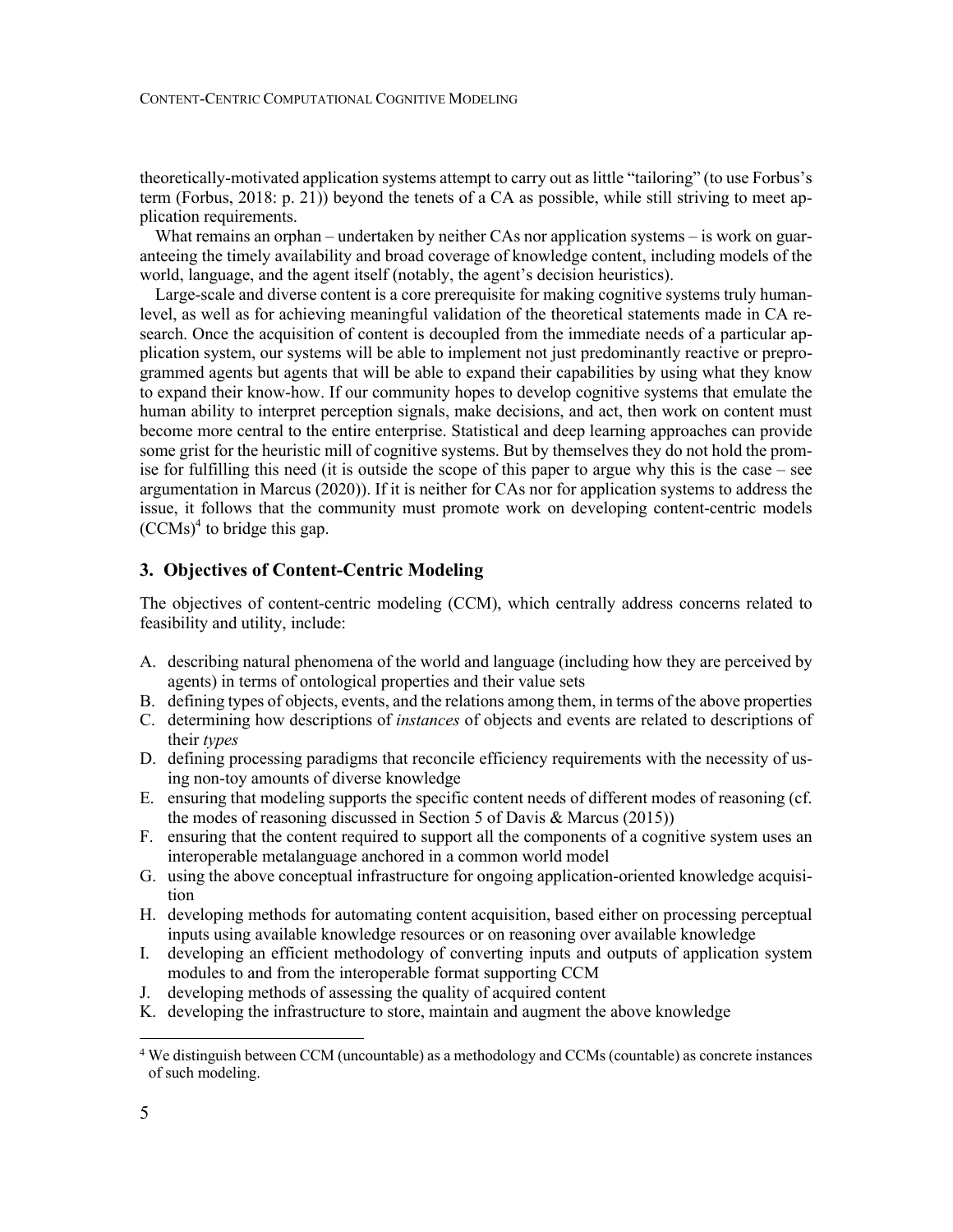- L. supporting the integration of CCMs of individual phenomena into an overall CCM of human cognitive functioning (a CCM can, in fact, be a society of CCMs)
- M. combining elements of knowledge used by and generated by different architecture modules in heuristic bundles to support particular reasoning and decision-making processes.

Some of the above objectives (for example, Objectives G and H) are more difficult to achieve than others. Many of them can be pursued either as part of work on a particular end application or with the goal of developing generic resources and capabilities to serve a variety of end systems. No matter the emphasis of CCM-oriented work, its utility will be in a large part assessed by how easily the CCM can be adapted to new applications. In what follows we illustrate our views on the nature and utility of CCMs using examples from our team's research.

# **4. Size, Heterogeneity and Detail of Knowledge**

To reiterate, Lieto et al. underscore that the small size and lack of heterogeneity of knowledge in current CAs will ultimately impede progress on cognitive systems research. However, not all work on cognitive systems falls under the CA paradigm that Lieto et al. critique. In fact, our OntoAgent research framework already features a large *amount* of many *kinds* of knowledge. The knowledge is organized into CCMs (called *microtheories*) and is recorded in several knowledge resources – most notably, the ontology, the semantic lexicon, the long-term episodic memory of object and event instances and the agent model. To illustrate this generalization, Table 1 lists some of the stored knowledge needed to support the task of language understanding – which is just one component of the intelligent agent's perception apparatus in OntoAgent.

**Table 1**. Static (prerecorded) knowledge used by the consecutive stages of language understanding in OntoAgent. Abbreviations indicate whether the knowledge is stored in the ontology (O), the lexicon (L), dedicated rule sets supporting language understanding (R), knowledge components unrelated to language processing (K), or in resources aimed at supporting machine learning (ML).

| Stage of<br>Language<br><b>Analysis</b> | <b>Kinds of Static Knowledge It Uses</b>                                                                                                                                                                                                                                                  |  |
|-----------------------------------------|-------------------------------------------------------------------------------------------------------------------------------------------------------------------------------------------------------------------------------------------------------------------------------------------|--|
| Pre-Semantic<br>Analysis                | - morphological and syntactic grammars $(R)$<br>- gazetteers or ML-based named entity recognizers (R, ML)<br>- lemmas from the lexicon $(L)$<br>- annotated corpora (ML)                                                                                                                  |  |
| Pre-Semantic<br>Integration             | - pre-semantic analysis error recovery rules (R)<br>- reambiguation rules for syntactic "decisions" that require semantic analysis <sup>5</sup> (R)<br>- rules for linking lexicon senses to words of input $(R)$<br>- rules for assessing the confidence of input-to-lexicon linking (R) |  |
| Basic Semantic<br>Analysis              | - the semantics of the lexical senses of words and phrases (L)<br>- syntax-to-semantics linking rules derived from lexicon entries (L)<br>- procedural semantic routines <sup>6</sup> (L)<br>- ontological constraints to gauge the confidence of semantic dependencies (O)               |  |

<sup>&</sup>lt;sup>5</sup> Examples include prepositional-phrase attachments, distinguishing prepositions from particles, and the bracketing of nominal compounds comprised of three or more nouns.

<sup>6</sup> For example, *very* in *very smart* must dynamically increase the scalar value of INTELLIGENCE used to describe *smart*.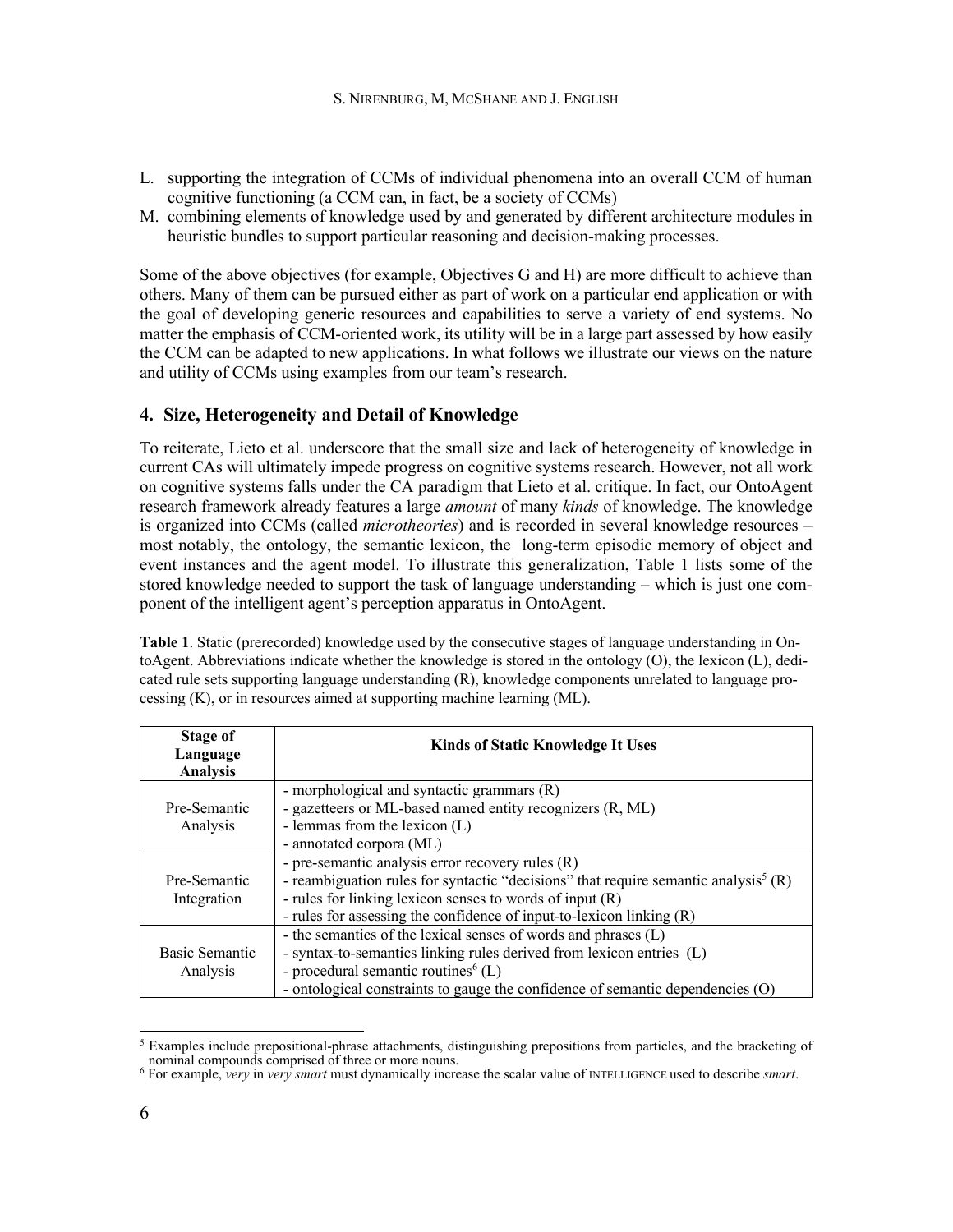|                                        | - microtheories of phenomena (modality, aspect, mood, time, etc.) <sup>7</sup> (L, O, R) |  |  |
|----------------------------------------|------------------------------------------------------------------------------------------|--|--|
| <b>Basic Coreference</b><br>Resolution | - select property values of candidate sponsors (O) (see discussion in Section 4.3)       |  |  |
|                                        | - microtheories for the treatment of specific types of referring expressions:            |  |  |
|                                        | personal pronouns, definite descriptions, etc. (R)                                       |  |  |
|                                        | - object-to-object relations for extra-clausal disambiguation (O)                        |  |  |
|                                        | - microtheories of non-literal language processing (e.g., metaphor) $(L, O, R)$          |  |  |
| Extended                               | - repository of compounding patterns $(O, R)$                                            |  |  |
| Semantic Analysis                      | - repository of classes of metonymies $(O, R)$                                           |  |  |
|                                        | - microtheory of extra-clausal disambiguation $(O, R)$                                   |  |  |
|                                        | - idiomatic creativity rule set $(R)$                                                    |  |  |
| Situational<br>Reasoning               | - goal and plan inventory $(K)$                                                          |  |  |
|                                        | - agenda of active goals and plans (K)                                                   |  |  |
|                                        | - models of self and other agents $(K)$                                                  |  |  |
|                                        | - microtheories of "mindreading", indirect speech acts, ellipsis, fragments (R, K)       |  |  |
|                                        | - results of other non-linguistic perception interpretation services (K)                 |  |  |
|                                        | - active concept instances in the situation model (K)                                    |  |  |
|                                        | - the microtheory of reference (i.e., anchoring referents to agent memory) (K)           |  |  |

In addition to this great diversity of prerecorded knowledge, each of the analysis stages also uses results generated by prior stages of processing. Table 2 lists some of the kinds of knowledge that each stage *produces*.

**Table 2.** Knowledge resources dynamically generated during the processing of language input by various stages of language understanding in OntoAgent. Entries in *italics* mark results that may remain underspecified until a subsequent stage. For a detailed discussion of the stages of language interpretation, see Chapters 3-7 of McShane and Nirenburg (in press).

| <b>Stage of</b><br>Language<br><b>Analysis</b> | <b>Knowledge Resources It Produces</b>                                                                                                                                                                                                                                                                         |  |  |
|------------------------------------------------|----------------------------------------------------------------------------------------------------------------------------------------------------------------------------------------------------------------------------------------------------------------------------------------------------------------|--|--|
| Pre-Semantic<br>Analysis                       | - sentence boundaries<br>- word information: lemmas, part of speech tags, morphological features<br>- syntactic parses (constituency and dependency)<br>- named entities                                                                                                                                       |  |  |
| Pre-Semantic<br>Integration                    | - linkings between elements of input and OntoSem lexicon senses<br>- lexicon entries for unknown words (with underspecified semantics)                                                                                                                                                                         |  |  |
| Basic Semantic<br>Analysis                     | - word-sense disambiguation decisions<br>- semantic dependency decisions<br>- the identification of the availability of both direct and indirect speech-act inter-<br>pretations<br>- a more precise specification of the semantics of unknown words                                                           |  |  |
| Basic Coreference<br>Resolution                | $-$ k-best candidate sponsors for textual referring expressions <sup>8</sup><br>- the sponsor for many elided referring expressions (objects and events)<br>- the understanding that a given referring expression does not require a sponsor<br>- bridging reference interpretations for definite descriptions |  |  |
| Extended                                       | - the semantic/pragmatic incorporation of fragments into the discourse context                                                                                                                                                                                                                                 |  |  |

<sup>7</sup> Knowledge to support microtheory implementation is distributed between the ontology, the lexicon, and dedicated rule sets.<br><sup>8</sup> Personal pronouns, definite descriptions, proper nouns, demonstrative pronouns.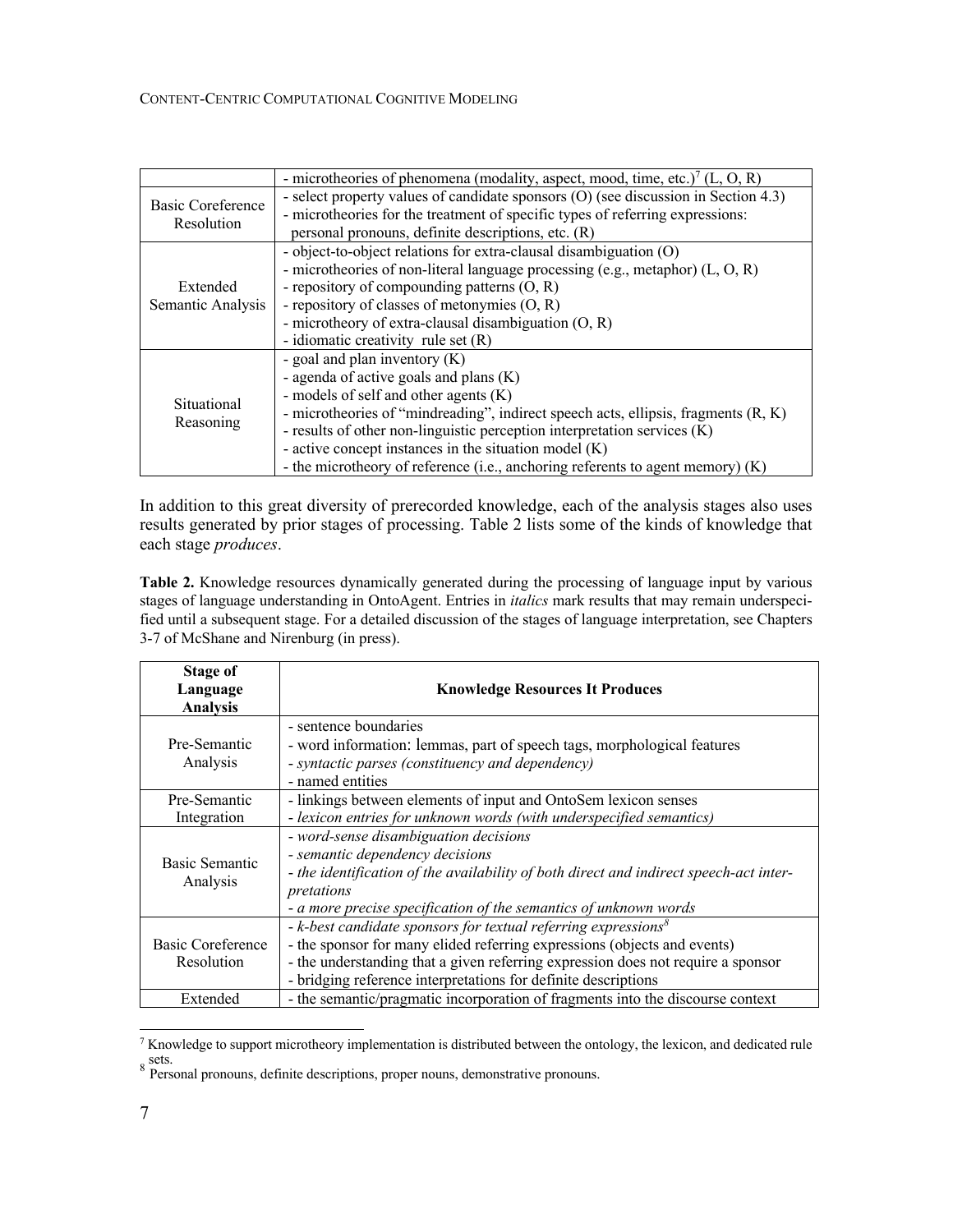| Semantic Analysis | - a culled set of candidate text meaning representations |  |
|-------------------|----------------------------------------------------------|--|
|                   | - the intended meaning of the input <sup>9</sup>         |  |
| Situational       | - true reference resolution $10$                         |  |
| Reasoning         | - improved interpretation of unknown words               |  |
|                   | - any residual ambiguities (for optional clarification)  |  |

Even a casual perusal of the content of these tables shows how hopeless the now-or-never approach is when the goal is to produce content that is sufficient to support human-level reasoning and decision-making.

This paper does not attempt to discuss the particulars of the actual knowledge content of OntoAgent. Much of that – particularly as regards language understanding – is described in a forthcoming book (McShane and Nirenburg, in press). In addition to presenting the current state of many microtheories, the book integrates our work into the many related literatures (to the tune of nearly 400 references); it describes our considerable ongoing efforts to evaluate the content of knowledgebased systems; and it offers a roadmap for future R&D on the large number of foundational issues needed to achieve human-level agent functioning.

#### **4.1 Size Is a Tricky Measure**

Lieto et al. state that "…the size problem is intuitively easy to understand (i.e., it concerns the dimension of the knowledge base available to the agents)." Broadly speaking, this is a true statement but it can lead to misunderstanding. That's because pure numbers do not reflect the utility of a resource. The latest version of the OntoAgent ontological world model, used by every processing model, covers about 9,000 mostly general-domain concepts but, counted differently, records over 165,000 RDF triples. The latest version of the OntoAgent lexicon for English, used to support language understanding and generation, includes about 30,000 word senses. But this number also hides a lot of additional complexity. For example, the semantic descriptions of most word (and phrase) senses make reference to ontological concepts. But in many cases a simple pointer to an ontological concept is not sufficient; instead, certain property values of the underlying ontological concepts must be locally modified inside the lexicon entries. This enriches the expressive power of text meaning representations without cluttering the ontological model with excessive (and often language-dependent) differences among concepts. Many lexicon entries also contain procedural attachments that contain knowledge about how to determine specific meanings in context – e.g., how to combine the meaning of *very* with scalar attributes like *tall* and *cold.* 

In short, simply counting the number of entries in a lexicon, or the number of concepts in an ontology, is of little use in assessing the coverage provided by a knowledge resource. Breadth of coverage needs to be considered in combination with the depth of description of each knowledge unit. So, while it is not appropriate to make any conclusions about the natural language capabilities of a cognitive system that operates with a lexicon of a few dozen entries, it is equally inappropriate to assume size-related benefits if a system incorporates, say, the six million facts from the shallow ontology of DBpedia (Bizer et al., 2009). CCM jointly addresses the breadth and depth of content in cognitive systems.

 $9$  This includes understanding implicatures, speech-act interpretation, etc.

 $10$  This is not textual coreference; it involves grounding all referring expressions in the agent's long-term memory.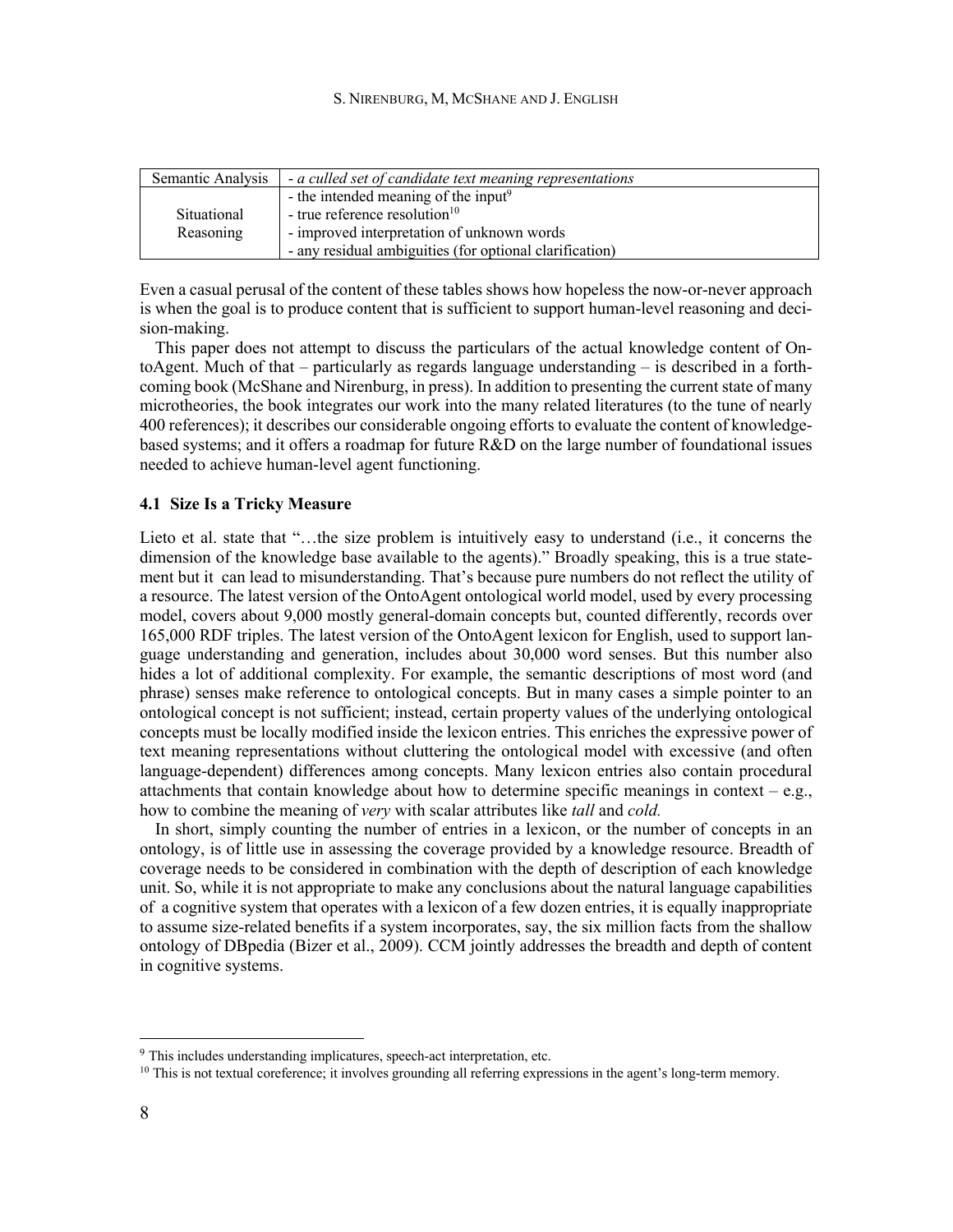#### **4.2 Heterogeneity**

In their critique of CAs, Lieto et al. emphasize that a system's world model must include both prototypes and exemplars. OntoAgent already incorporates these types of knowledge. Prototypes are encoded in the OntoAgent ontology. For example, the value of the AGENT property of the event MILITARY-OPERATION is specified as any descendant of the concept MILITARY-ROLE on the property's *default* facet, any descendant of HUMAN on its *sem* facet and any descendant of GEOPOLITI-CAL-ENTITY on its *relaxable-to* facet. This, among other things, allows the language understander to prefer to interpret *The general started the operation* as referring to MILITARY-EVENT and not SURGERY. If the input were *The chief started the operation,* the choice between the two kinds of events would require additional knowledge, because the lexical sense of *chief* is a descendant not of MILITARY-ROLE but of HUMAN, which is the filler of the *sem* facet of the AGENT property of *both* MILITARY-EVENT and SURGERY.

Exemplars are realized as instances of ontological concepts stored in the agent's episodic memory (also referred to in the OntoAgent literature as the *fact repository* or *belief repository*); as such, they are ontologically typed. This means that constraint satisfaction will be able to use static ontological knowledge in addition to the information available in the exemplar. Thus, if Napoleon Bonaparte is listed in an agent's fact repository as an instance of both HEAD-OF-STATE and GEN-ERAL (a descendant of MILITARY-ROLE), *Napoleon started an operation* will be interpreted as reporting about an instance of MILITARY-EVENT on account of the exemplar being grounded in the ontology. Of course, if a particular person is remembered as being both a military officer and a physician, the facet-level comparison illustrated above will not resolve the ambiguity, and further analysis will be required – if the agent deems the resolution of this ambiguity essential.

#### **4.3 Depth of Description**

OntoAgent goes beyond accommodating prototypes and exemplars. Let us give some more illustrations of the detail of knowledge in the environment. OntoAgent's ontology accommodates detailed descriptions of complex events – also called scripts. For example, Figure 1 presents a small excerpt from a comprehensive ontological complex event (script) detailing the progression of the gastroesophageal reflux (GERD) disease.

This script was developed for OntoAgents in the Maryland Virtual Patient (MVP) system for training clinicians (McShane & Nirenburg, in press). The excerpt is shown in its original Lisp format and illustrates time management, cause-effect relationships, checking and updating property values, triggering new events (scripts), and stopping the operation of scripts in progress. From the CCM perspective, it is important to stress that the script was viewed as part of the system's knowledge content. And, in fact, two different decision-making methods (rule-based and Bayesian) were implemented to run it using the same basic knowledge infrastructure.

The script from which this excerpt was drawn supports a dynamic simulation process that models human physiology. Our choice of how to implement this simulation carried methodological implications. Physiology is not cognitively controlled (though psychosomatic effects are real enough, and we did model them in MVP). So, in principle, we could have developed or imported (had it existed) a statistically-based, non-explanatory physiological simulation and then built an interpreter to convert its output (such as perceived symptoms) into the uniform OntoAgent metalanguage. This would have made this task similar to interpreting outputs from other perception modalities, such as vision or language. However, we decided, instead, to develop the simulation in the OntoAgent metalanguage from the start, both because having an explanatory model better fits the pedagogical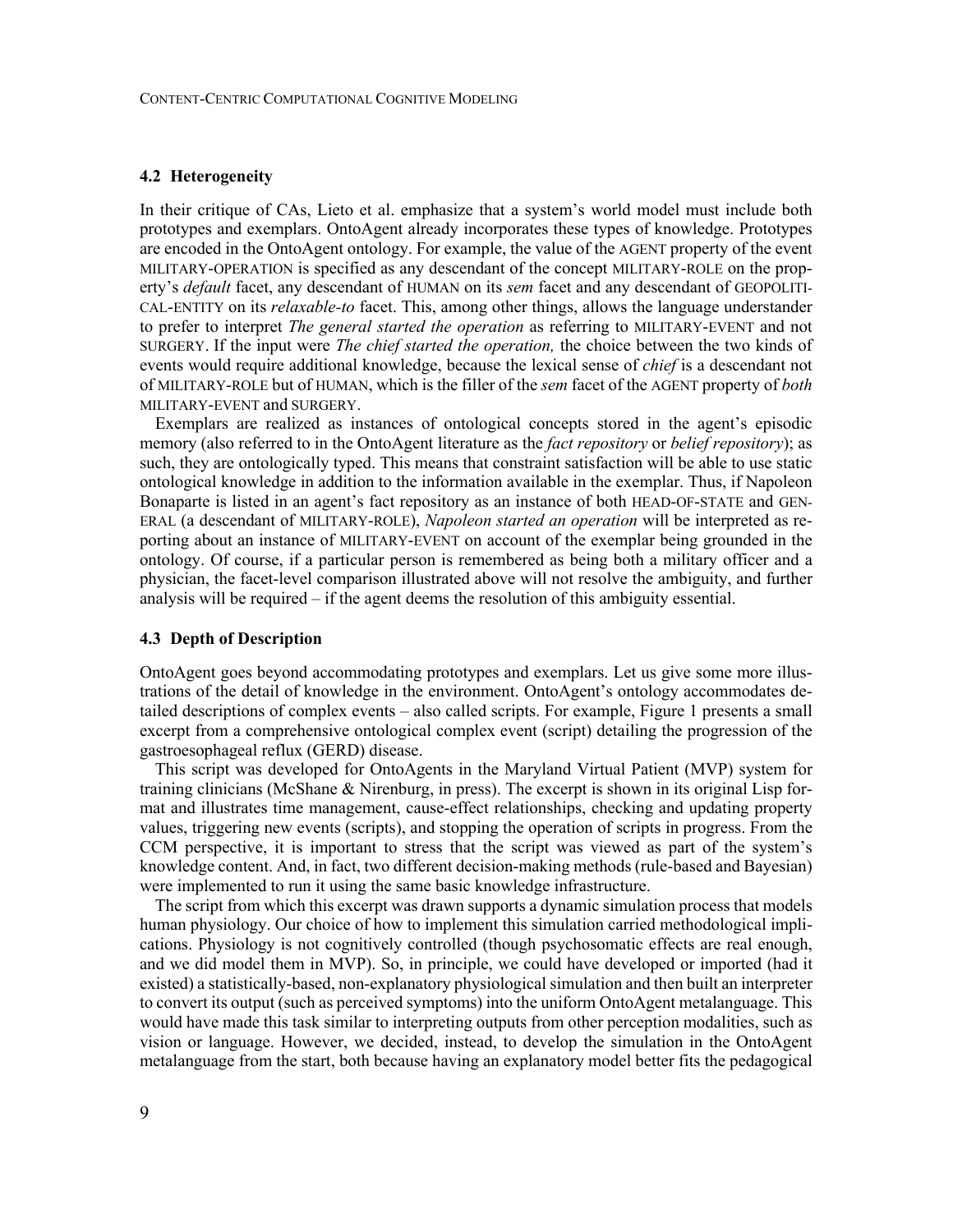needs of the MVP application system, and because it eliminates the need for an extra interpreter in the overall architecture. $11$ 

```
(gerd
<…>
(tracks
<…>
  (if (> total-time-in-acid-reflux 1.2)
    then
    (bind-variables
      (fraction-through (- 1.0 (/ (- time-since-start time-increment) gerd-time)))
      (gerd-t-duration-days (get-attribute gerd-t-duration gerd-patient 1000))
      (extra-time (fraction-through gerd-t-duration-days 60 60 24)))
    (effect
      (unassert-background-script heal-preclinical-gerd $var0)
      (assert-background-script preclinical-gerd $var0
        ((extra-time (+ extra-time time-increment))))))
  (if (and (>= time-since-start gerd-time)
        (<= total-time-in-acid-reflux 1.2))
    then
    (effect
      (unassert-background-script heal-preclinical-gerd $var0))))
<…>)
```
Figure 1. A small excerpt from an OntoAgent script supporting simulation of the physiology of an OntoAgent implemented as a virtual patient in a training application for physicians.

Separately from the ontological model, an OntoAgent agent is also endowed with a model of agency and its instances – notably, the agent's model of itself and its models of other agents it knows. The model of agency is a complex CCM that defines the agents' goal and plan inventories, <sup>12</sup> models of their personality traits, biases, emotions and physical states. An agent typically has several instances of this model in its long-term memory, one for itself and one for each of the other agents it knows.<sup>13</sup> Agents equipped with models of other agents are thus endowed with a theory of mind, which allows them to "mindread" other agents.

To illustrate the operation of an agent equipped with models of self and others, consider the following example from the MVP application, which highlights how agents operating with different content generated different behavior while playing the role of a (virtual) patient in a conversation with a (human) clinician during a simulated office visit. The physician asks the question "Have you traveled recently?" A content-poor virtual patient (VP), Tom Dumb, understands the meaning of this input roughly as, "Does your long-term episodic memory contain recent instances of TRAVEL-EVENT with you as the AGENT?". The VP consults its episodic memory, finds just one instance (TRAVEL-EVENT-37) with an appropriate time stamp, and generates a response directly on its basis:

<sup>&</sup>lt;sup>11</sup> Note also that the perception of physiology is different from, say, visual perception: it is "private" (hidden from the observer, like the agent's reasoning processes) and must therefore be treated in a phenomenological, first-person perspective in applications such as social robotics.

 $12 \text{ Since OntoAgent agents attempt to model humans as closely as possible, they follow the omnipresent principle of least.}$ effort and avoid, if at all possible, planning from first principles, preferring to adapt and use plans already recorded in their memory.

<sup>&</sup>lt;sup>13</sup> The fact that the agent model of self may differ from what an omniscient observer knows about it provides fertile ground for experimentation in application systems that investigate decision-making on the basis of biased premises.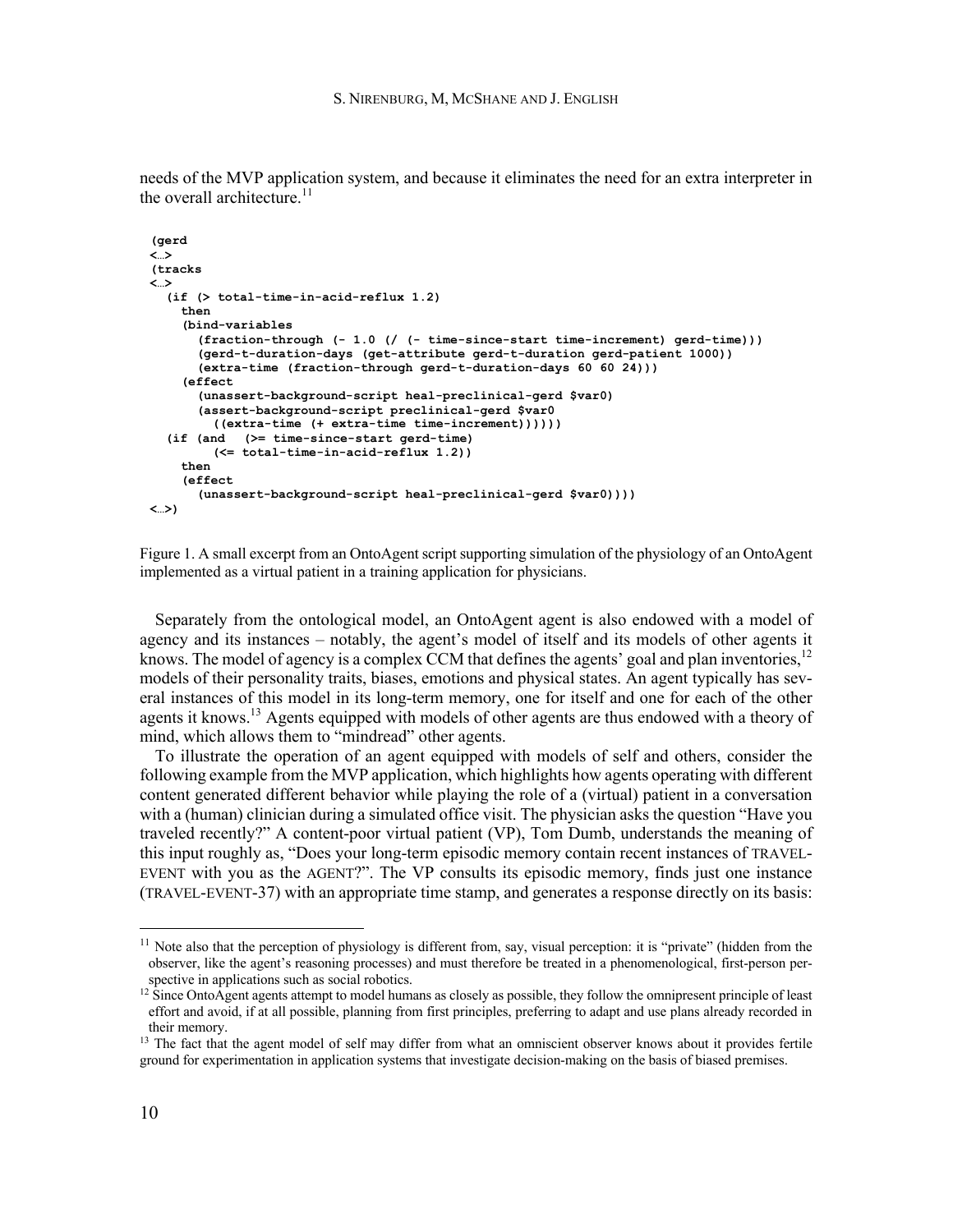CONTENT-CENTRIC COMPUTATIONAL COGNITIVE MODELING

"Yes, I went to Philly by car last Tuesday." Clearly, this is not what the physician had in mind. By contrast, a content-rich VP, Tom Smart, has several relevant scripts in its ontology (DOCTOR-VISIT, TRAVEL-EVENT, INFECTIOUS-DISEASE) along with a model of the clinician agent that enables mindreading. These resources allow it to carry out a more complex and human-like sequence of operations: a) establish the intended meaning of the question ("Could travel have caused or contributed to your condition?"); b) recognize that the physician's goal is to establish a diagnosis; c) instantiate a (sub)goal of understanding whether the question is part of a plan toward that goal (rather than, say, small talk, which pursues a different goal); d) conclude that the question is, in fact, part of the clinician's diagnosis script, since some kinds of TRAVEL-EVENTs are potential PRE-CONDITIONs of the event INFECTIOUS-DISEASE; e) check its episodic long-term memory to see whether it contains any instance of such a TRAVEL-EVENT; f) establish that this is not the case; and g) generate a response based on the intended meaning of the question: "No, I haven't been anywhere that might have made me sick." The reasoning parts of the above processing sequence involve accessing diverse elements of the agent's memory, which underscores the benefits of the CCM methodology. Although the above example was developed as a proof of concept, our current work (within the applications of furniture building and driving) is attempting to generalize about such reasoning in service of dialog-based collaboration and learning through a combination of dialog and experience.

# **5. Insights from Language Understanding**

Our experience in working on knowledge-based language understanding has motivated us to adopt the following tenet as the core principle of CCM: *Decision heuristics within any perception or reasoning module may require knowledge from any of the system's static knowledge resources and/or any of the dynamic knowledge generated by any of the system's processing modules*.

The opinion that knowledge about the world is required for understanding language is, of course, not new. CCM goes further by suggesting that language understanding and the general reasoning it supports share the same knowledge substrate. Validating this hypothesis has been an important part of our work over the years. This has involved inventing the ever-evolving theory of ontological semantics; developing non-toy, heuristics-oriented knowledge bases and processing models; and configuring several proof-of-concept computational systems that demonstrated the validity of the hypothesis.

One direction of our work involved organizing the language understanding module in stages (see the left-hand columns of Tables 1 and 2) that rely on particular sets of knowledge resources. One reason for this was to allow the system to produce *actionable* interpretations (that is, ones sufficient to support general reasoning and decision-making) as soon and as cheaply as possible, without always applying the entire battery of available language-oriented reasoning. To take a simple example, given the input *Alice ate an apple,* there is no reason for the agent to invoke the processors that seek out indirect speech acts, metaphorical interpretations, or implicatures. The reason is that the knowledge about eating recorded in the OntoAgent lexicon and ontology, when leveraged by the semantic analyzer in OntoAgent, leads to a single, high-scoring interpretation of this input:

| INGEST-T     |                         |                                         |
|--------------|-------------------------|-----------------------------------------|
| <b>AGENT</b> | $HIMAN-1$               |                                         |
| <b>THEME</b> | $APPLE-1$               |                                         |
| <b>TIME</b>  | $\leq$ find-anchor-time | ; indicates 'before the time of speech' |
| HUMAN-1      |                         |                                         |

 $P$ Ionam 1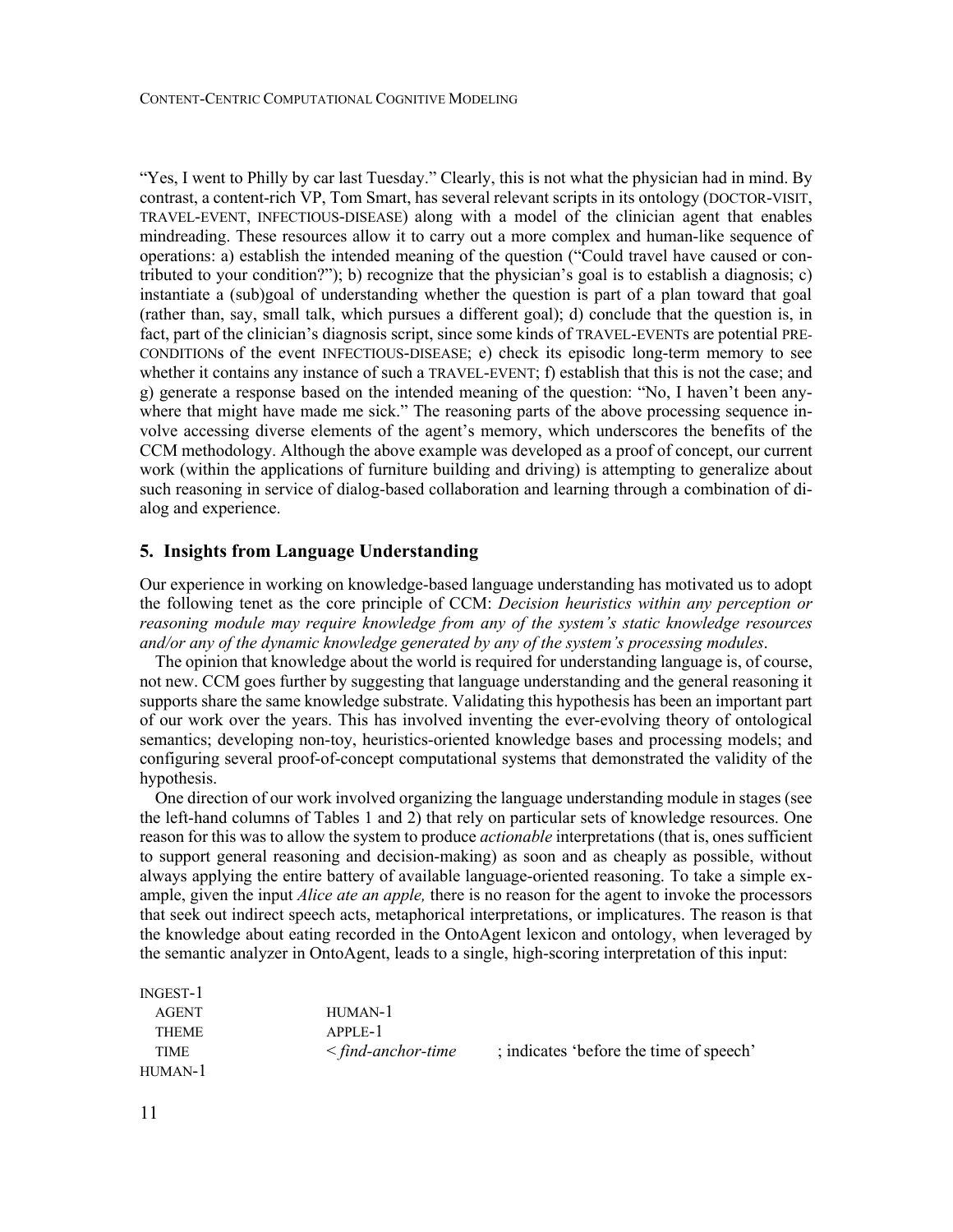| HAS-PERSONAL-NAME | 'Alice'         |
|-------------------|-----------------|
| AGENT-OF          | <b>INGEST-1</b> |
| $APPLE-1$         |                 |
| <b>THEME-OF</b>   | INGEST-1        |

Since all of the recorded syntactic and semantic constraints are fulfilled by this interpretation, there is no flag for the agent to dig deeper. Examples of common flags for digging deeper are:

- incongruities, such as *Alice reprimanded the apple*; there is no sense of *reprimand* whose direct object can mean APPLE, so the sentence must feature either a metaphor, a metonymy, or an as-yet unrecorded meaning of *Alice, reprimand* or *apple*
- residual ambiguities, such as *Turn the steak;* does this mean flip it or rotate it?
- utterances that may or may not be indirect speech acts, such as *I'd love something to eat right now*; should the listener do something about that?

In short, the agent will typically follow the principle of least effort just like a person would. Of course, in some situations, people can go beyond their original, actionable (i.e., satisficing) interpretation by adding inferences and corollaries. In fact, for a long time, the ability to derive a "complete" set of meanings, inferences and corollaries from an input was considered the ultimate objective for language-endowed intelligent agents. However, we believe that the incrementality-actionability hypothesis – which, itself, is a corollary of viewing language processing as a part of comprehensive cognitive functioning – seems to provide both a more realistic measure of success as well as a more realistic path of advancement. As part of our future work we intend to apply actionability judgments to modules of a CA beyond language understanding, such as general reasoning and decision-making.

# **6. Efficiency**

Efficiency is a major concern in implementing cognitive system applications. Indeed, today's cognitive robotics systems rely on small-scale content not only because large-scale knowledge is unavailable but also because processing large amounts of knowledge and addressing large numbers of phenomena takes too much time. To be considered realistic, a robot must respond to a user's question within at most one second, preferably less. But at the same time, its response must make sense, and this, outside of very limited domains, requires knowledge-based processing. How does one reconcile the ostensibly contradictory requirements for fast processing and utilizing large-scale content? We believe that the incrementality-cum-actionability apparatus will make CCM a practical alternative. By offering ways to cut the amount of knowledge-based processing it will alleviate the need to impose *a priori* restrictions on the breadth and depth of content used by the system.

An alternative approach to maintaining efficiency involves making modules of a system and the knowledge they use as autonomous as possible. It offers two benefits: first, it helps to circumscribe the requirements for the inputs and outputs of system modules; and second, it streamlines control – typically, through a pipeline control architecture. This approach disregards the (ubiquitous) eventuality that local decisions can be incomplete, underspecified, or vague before a sufficient amount of knowledge has been brought to bear – which often requires crossing the boundaries of system modules. Justifying this approach, at least in part, by appealing to the now-or-never principle does not work either: Not only is the now-or-never interpretation of incrementality insufficient, it is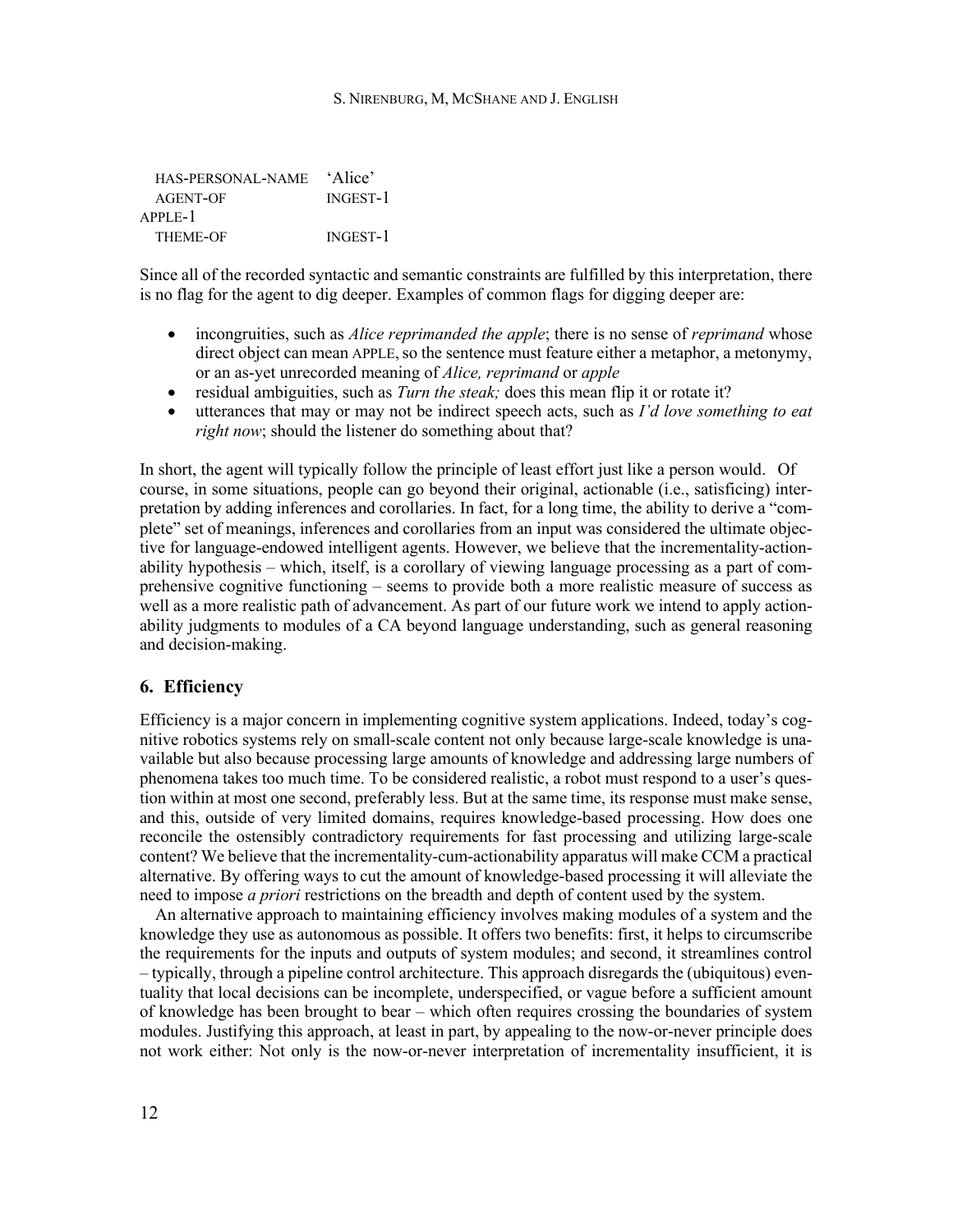unnecessary if one adopts the CCM perspective based on actionability, along with a more sophisticated approach to incrementality. In English & Nirenburg (submitted) we illustrate how the ability to integrate inputs from multiple knowledge sources facilitates modeling the attention and reasoning components of OntoAgent, while better reflecting human behavior overall.

# **7. Heuristic Search**

Heuristic search involves planning from first principles. Since it is the method at the core of classical planning, it is a defining feature not only of cognitive systems but of AI in general. In order to position CCM within work on cognitive systems overall, we must assess how, and to what degree, CCM employs heuristic search.

CCM aims to model the everyday functioning of humans. Although people are certainly capable of heuristic search, they seem to use it in quite limited contexts (outside of game playing).<sup>14</sup> Instead, they prefer to recall remembered types or instances of ready-made, habitual solutions and, if necessary, adapt them to the situation at hand (e.g., through acceptable levels of partial matching). The fact that people do not regularly operate from first principles explains the popularity of stories about human resilience and success in the face of disaster. The rare and novel situations in *Robinson Crusoe*, Jules Verne's *The Mysterious Island* or any number of disaster movies describe how the protagonists are forced to think, plan, and operate from first principles because their stored knowledge does not suffice. But even then, some remembered first principles play a role – knowing how lenses can be used to start a fire in the sun allowed the modern-day Robinson Alvaro Cerezo to use a plastic bag filled with sea water for this purpose.<sup>15</sup>

For a more formal assessment of the role of search in CCM, Langley's (2018) taxonomy of types of heuristic search has proven useful. Langley succinctly reformulates Newell and Simon's (1976) heuristic search hypothesis, according to which problem solvers rely on four main factors – indicated in boldface in the discussion below.

The space of **candidate solutions** in CCM consists of instances of world states as interpreted by the agent using its perception interpretation apparatus operating over its stored knowledge. For example, goal instances are selected from the goal inventory, and candidate meaning representations of utterances are composed from the stored meanings of the words of input guided by the stored rules of meaning composition. CCM "prepackages" knowledge and organizes it in a way that limits the number of tasks that require search and minimizes the size of the search spaces for the rest.

The **generation of new candidates during system operation** occurs when so-called "unexpected inputs" are encountered. For example, the agent might be unable to interpret a component of perceptual input, or it might fail to find an appropriate goal or plan to pursue in a particular situation. Unexpected input is addressed in CCM using recovery procedures (those related to language processing are detailed in McShane and Nirenburg, in press). Some involve making do with the available knowledge, while others involve learning on the fly – primarily through language, just as people do. In the long run, its emphasis on lifelong learning through language makes CCM a

<sup>&</sup>lt;sup>14</sup> People can use heuristic search to look for a misplaced cellphone, and robots can use it to navigate to a particular room in an office building (Barrett et al. 2018); but even then it is the quality of heuristics that is crucial for overall efficiency.

<sup>15</sup> https://www.mirror.co.uk/news/weird-news/real-life-robinson-crusoe-reveals-11976781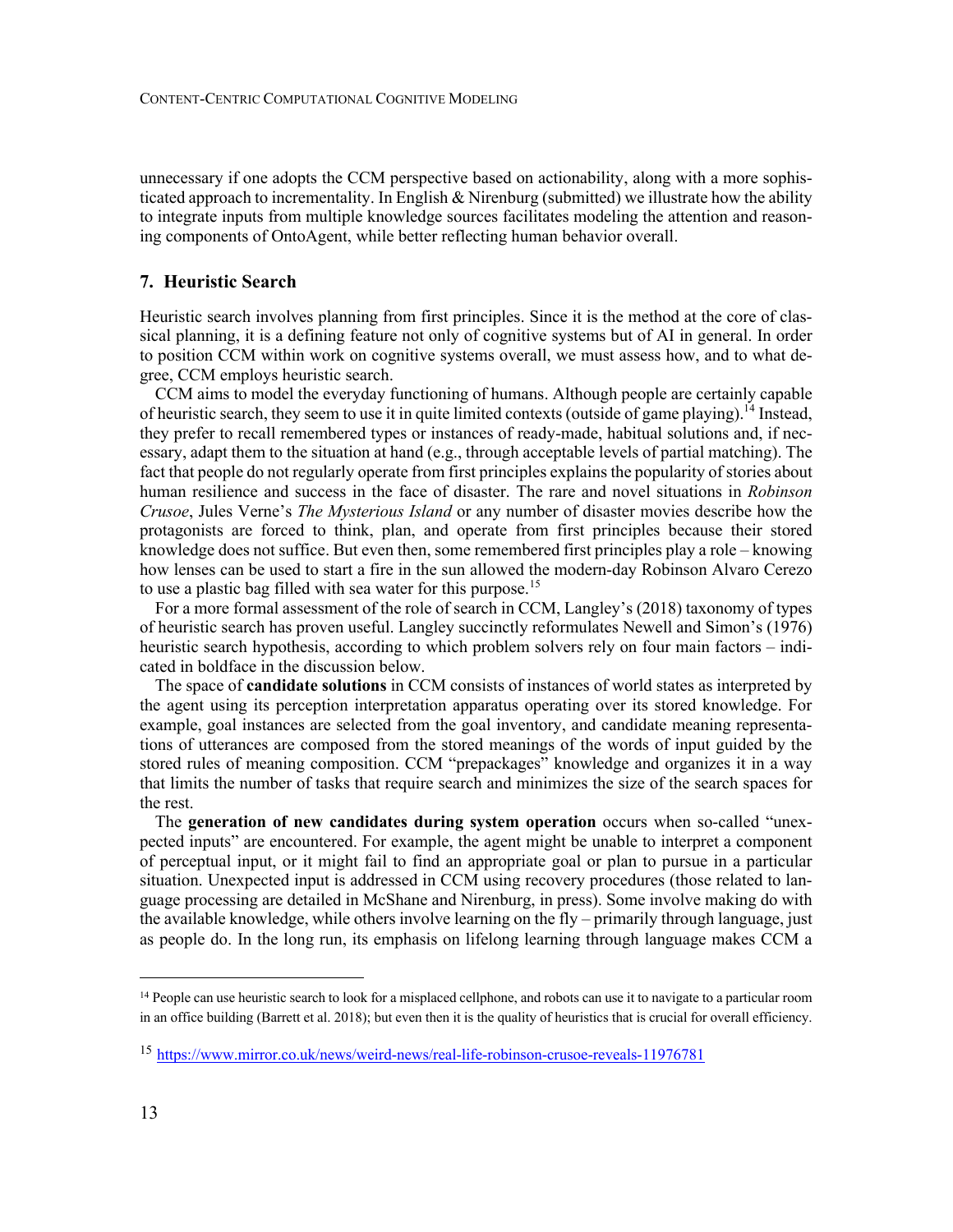favorite in the race toward human-level cognitive systems. The overall CCM emphasis is on continuous enhancement and improvement of the breadth and depth of content coverage both during task execution and at other times.

**Heuristic decision functions** and **test criteria** are core components of the agent's long-term memory (LTM). Heuristic decision functions help select an instance of a known type of solution (e.g., a recorded plan, or the recorded semantic interpretation of an input word). Parameter values for heuristic functions come both from the agent's situation model and from different components of its LTM. Once the heuristic function has made its decision, test criteria are applied. "…to determine if a candidate is an acceptable solution" (Langley, 2018). The main task for test criteria in an application system is to assure that various system inputs – and generally, the content of the agent's situation model – intelligently and realistically match the relevant elements of the system's background knowledge stored in LTM. This requires additional layers of knowledge, such as various levels of prototyping, the fine-grained description of ontological property values (for example, using the facet mechanism in OntoSem), appropriate penalties for inexact matches on particular property values, and so on. So, in our view, test criteria are part of content that describes the ways of applying and assessing heuristic decision functions, and the role of search in their operation is peripheral.

If the system performs as expected, the results of an application of a heuristic decision function will satisfy the test criteria, and no additional processing will be required. Sometimes, however, the values of arguments of heuristic decision functions are unavailable. In such cases, in order to test a solution, the system must first carry out additional processing, such as instantiating a (sub)goal of obtaining the missing value, selecting a plan for doing so, and executing it. CCM minimizes the need for search even in this case. A CCM stores knowledge about the relative significance of the contribution of a particular argument to the result of a decision function. This facilitates – without the need to be concerned about the efficiency of search – ruling on whether a decision will be acceptable without the contribution of the missing parameter value. Even when subgoaling is required, CCM will guarantee the availability of plans to attain the subgoals, so that such plans will not have to be created on the fly. If such plans fail, then the agent will immediately enter the recovery mode and apply stored procedures for adjusting the confidence values of its results. In any case, this processing does not involve the scope of search that would trigger efficiency concerns.

To summarize, CCM strives to substitute retrieval from structured knowledge stores for heuristic search. That is, it underscores the centrality of heuristics and test criteria and downplays the dynamic generation of search spaces and search itself. Making retrieval and storage operations efficient is one of the underlying concerns of implementing CCMs. The need for deep and broad knowledge coverage can thus be viewed as a corollary of the need to support the formulation and efficient application of heuristic decision functions and test criteria. This, in turn, motivates the preference for an interoperable knowledge representation substrate across all the in-house static and dynamic knowledge resources.

# **8. Final Thoughts**

In making a case for the centrality of content-related issues for the long-term goals of cognitive system research, we have covered a lot of territory. We have described the nature and scope of content-centric cognitive modeling (CCM), juxtaposing it with work on cognitive architectures, on the one hand, and work on cognitive systems, on the other. We have explained the importance of addressing long-term knowledge needs immediately, since they cannot be met by gradual enhancements to the knowledge substrate of application systems. We have discussed various methodologies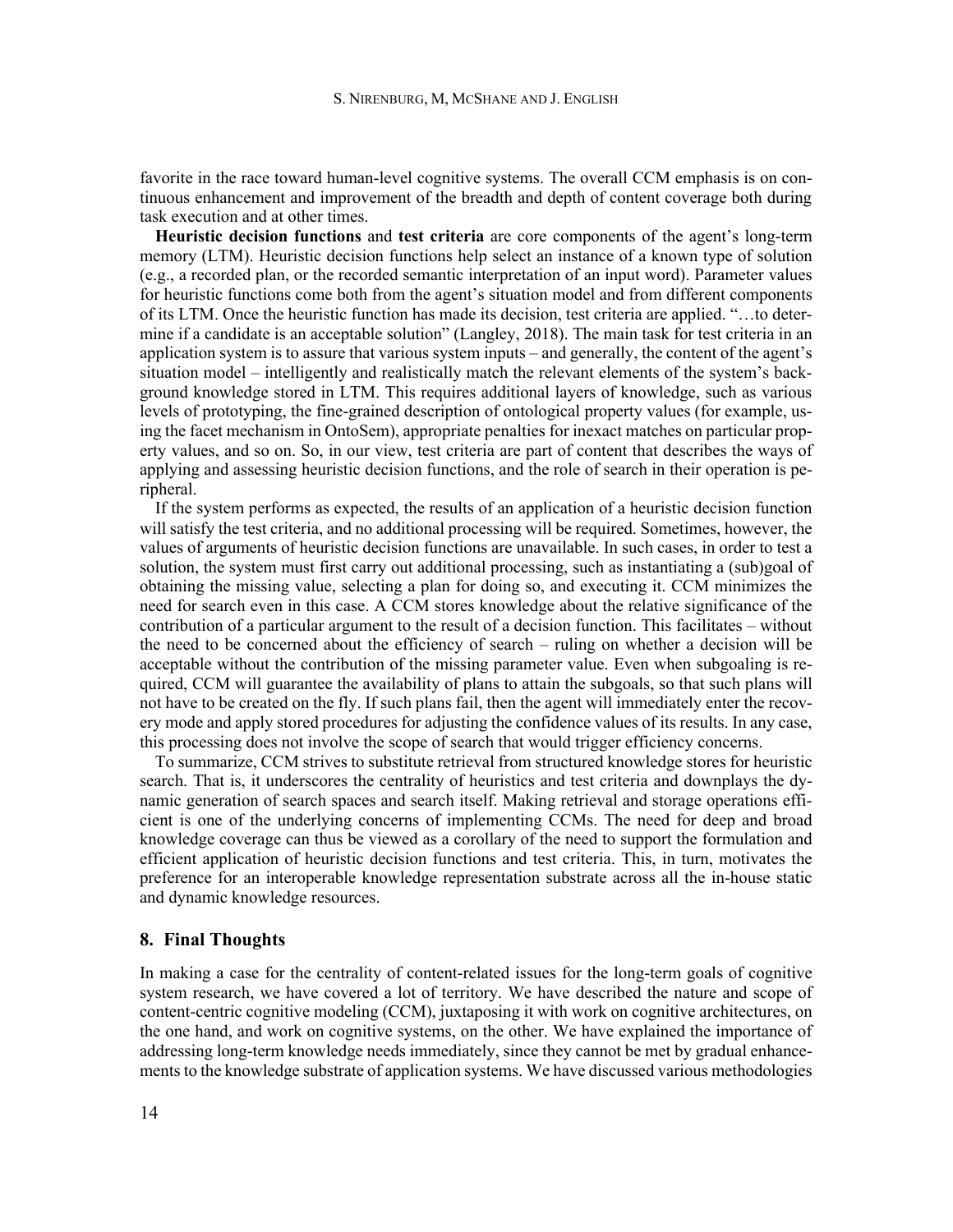of acquiring knowledge for use in cognitive systems, acknowledging both their inevitable cost and their individual pros and cons. We have described ways in which a content-centric perspective affects design preferences for cognitive architectures (recall the explanation of why the now-ornever approach to language understanding will not work outside of toy domains). We have explained why heuristic search has decreased prominence in CCM, being largely replaced by retrieval from structured knowledge sources. And we have provided as much evidence as the space allows to show that work on CCM is well underway in the OntoAgent environment.

We believe that it is for pressing, practical reasons that the cognitive systems community widely adopts a R&D methodology centered around demonstration systems. Although this is a venerable approach to testing the maturity of a technology, its very nature biases against long-term objectives. CCM offers a different and complementary path from theories (embodied in cognitive architectures) to application systems. It facilitates interleaving the task-oriented operation of an agent with the continuous accumulation of a variety of kinds of descriptive and decision-supporting knowledge ("lifelong learning") – all while still supporting the development of proof-of-concept systems. The long-term goal of CCM is to support shifting from the currently unavoidable hand-crafting of knowledge to automatic learning through language, reasoning, and exploration.<sup>16</sup> A more immediate goal is to reach the critical mass and depth of knowledge that will facilitate lifelong learning in non-toy domains. We believe that we are on the cusp of this opportunity today.

Additionally, CCM supports reusing knowledge across the set of application systems developed by a research team. In other words, in this paradigm, knowledge that supports a demonstration system is not thrown away. It is added to the cumulative knowledge in the underlying CCM model. As a result, the developers of later demonstration systems will have an ever growing chance for avoiding creating knowledge from scratch. Methodologically, striving for the continuing utility of CCMs is roughly similar to the strategy adopted for the GATE environment for natural language engineering (e.g., Cunningham, Tablan, Roberts, and Bontcheva 2013). This strategy underscores the importance for CCM of attention to infrastructure development – not only ergonomic tools for system developers and users but also the support for efficient knowledge management (storage, update and retrieval). Our latest knowledge management environment, developed specifically to support CCM, is described in English and Nirenburg (submitted).

To sum up, we believe that the CCM perspective is essential for the long-term success of cognitive systems research. CCM complements other approaches by offering reusable content, both for a single team and across research teams (though in the latter case knowledge formats will have to be adjusted). It also offers the best hope for developing agents that can engage in lifelong learning and, therefore, independently address the cost of knowledge acquisition for cognitive systems.

#### **Acknowledgements**

This research was supported in part by Grants N00014-16-1-2118 and N00014-17-1-2218 from the U.S. Office of Naval Research. Any opinions or findings expressed in this material are those of the authors and do not necessarily reflect the views of the Office of Naval Research. Many thanks also to the anonymous reviewers whose comments and suggestions have been welcome.

#### **References**

<sup>&</sup>lt;sup>16</sup> Manual knowledge acquisition in support of CCM differs from knowledge acquisition within approaches that do not adopt an agent perspective. Lack of space does not allow for a detailed analysis of these differences. We intend to address them in future work.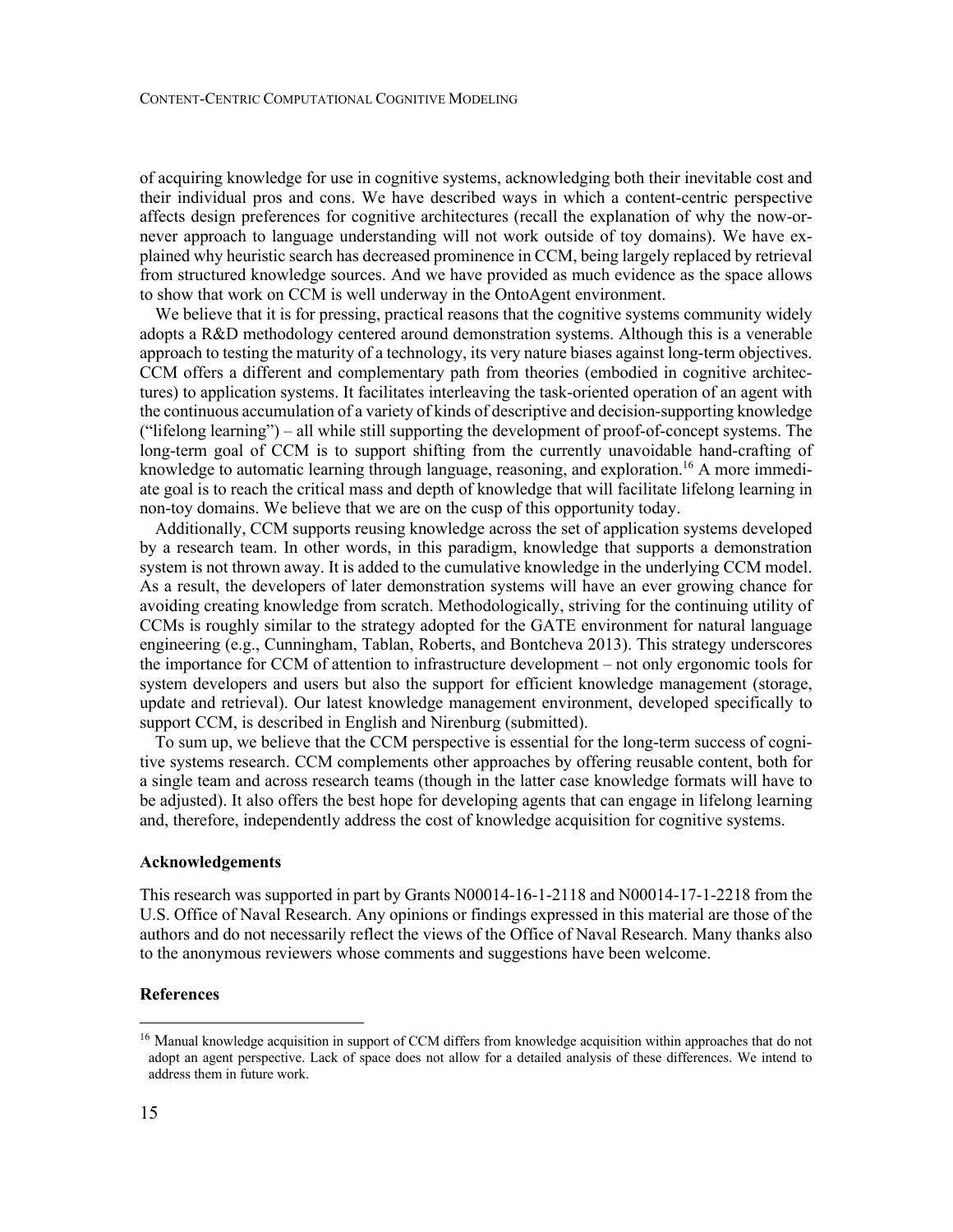- Barrett, D.P., Bronikowski, S.A, Yu, H, & Siskind, J.M. (2018). Driving under the influence (of language). *IEEE Transactions on Neural Networks and Learning Systems, 29*:2668-2683.
- Bizer, C., Lehmann, J., Kobilarov, G., Auer, S., Becker, C., Cyganiak R., & Hellmann, S. (2009). DBPedia – A crystallization point for the web of data. *Journal of Web Semantics, 7*:154-165.
- Christiansen, M.H. & Chater, N. (2016). The now-or-never bottleneck: A fundamental constraint on language. Behavioral and Brain Sciences, *39*: 1-72.
- Cunningham, H., Tablan, V., Roberts, A. & Bontcheva, K. (2013). Getting more out of biomedical documents with GATE's full lifecycle open source text analytics. PLoS Comput Biol 9(2): e1002854.
- Davis, E. & Marcus, G. (2015). Commonsense reasoning and commonsense knowledge in artificial intelligence. *Communications of the ACM*, 58:9, 92-103.
- English, J. and Nirenburg, S. (submitted). OntoAgent: Implementing content-centric cognitive models. Submitted to Advances in Cognitive Systems 2020.
- Forbus, K. D. (2018). *Qualitative Representations*. MIT Press.
- Healey, P. G. T., Howes, C. Hough, J., & Purver, M. (2016). Better late than Now-or-Never: The case of interactive repair phenomena. In Christiansen and Chater (2016).
- Jacobsson, H., Kruijff, G-J., Hawes, N. & Wyatt, J. 2007. Crossmodal content binding in information-processing architectures. *Proceedings of HRI-08*. Amsterdam.
- Langley, P., Laird, J. E., & Rogers, S. (2009). Cognitive architectures: Research issues and challenges. *Cognitive Systems Research, 10:*141-160.
- Langley, P. (2018). Theories and models in cognitive systems research. *Advances in Cognitive Systems*, *6*:3-16.
- Levinson, S. C. (2016). "Process and perish" or multiple buffers with push-down stacks? In Christiansen and Chater (2016).
- Lewis, M. L., & Frank, M. C. (2016). Linguistic structure emerges through the interaction of memory constraints and communicative pressures. In Christiansen and Chater (2016).
- Lieto, A., Lebiere, C., & Oltramari, A. (2018). The knowledge level in cognitive architectures: Current limitations and possible developments. *Cognitive Systems Research, 48*:39-55.
- MacDonald, M. C. (2016). Memory limitations and chunking are variable and cannot explain language structure. In Christiansen and Chater (2016).
- Mahesh, K., Nirenburg, S. and Beale, S. (1996). Knowledge representation requirements for natural language semantics: A critical evaluation of Cyc. *Proceedings of KR-96*.
- Manning, C. D., Surdeanu, M., Bauer, J., Finkel, J., Bethard, S. J., & McClosky, D. (2014). The Stanford CoreNLP natural language processing toolkit. *Proceedings of the 52nd Annual Meeting of the Association for Computational Linguistics: System Demonstrations*, pp. 55–60. Stroudsburg, PA: The Association for Computational Linguistics.
- Marcus, G. (2020). The next decade in AI: Four steps towards robust artificial intelligence. arXiv: 2002.06177.
- McDonald, David D. (1983). Description directed control: Its implications for natural language generation. In Brady, N. (editor), *Computational Linguistics*. Pergamon Press. 111-129.
- McShane, M., & Nirenburg, S. (in press). *Linguistics for the Age of AI*. MIT Press.
- Newell, A. & Simon, H. A. (1976). Computer science as empirical enquiry: symbols and search. *Communications of the ACM, 19*:113-126.
- Nirenburg, S., T. Oates and J. English. 2007. Learning by Reading by Learning to Read. *Proceedings of the International Conference on Semantic Computing*. San Jose, August.